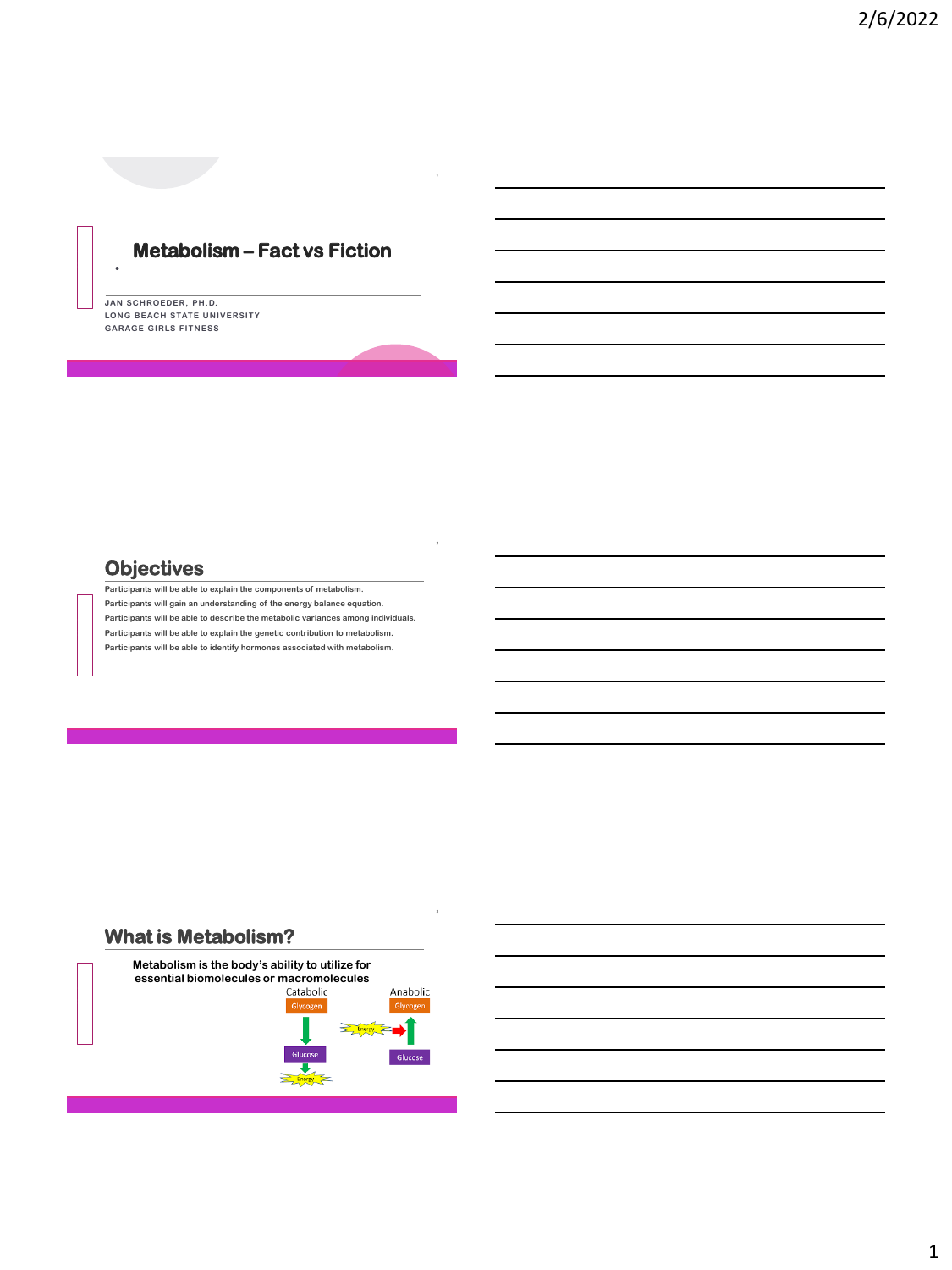## **Anabolic Pathways**





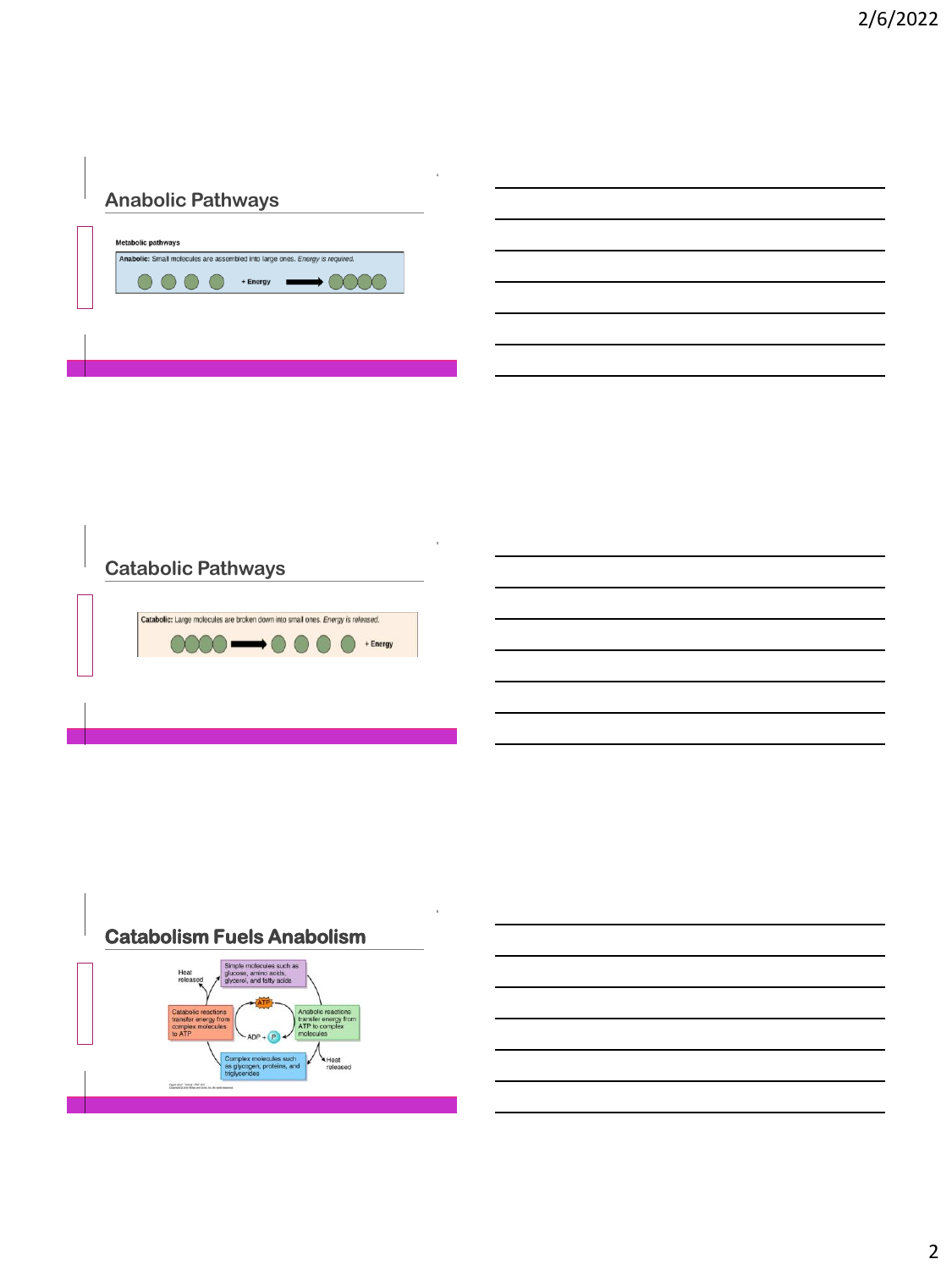



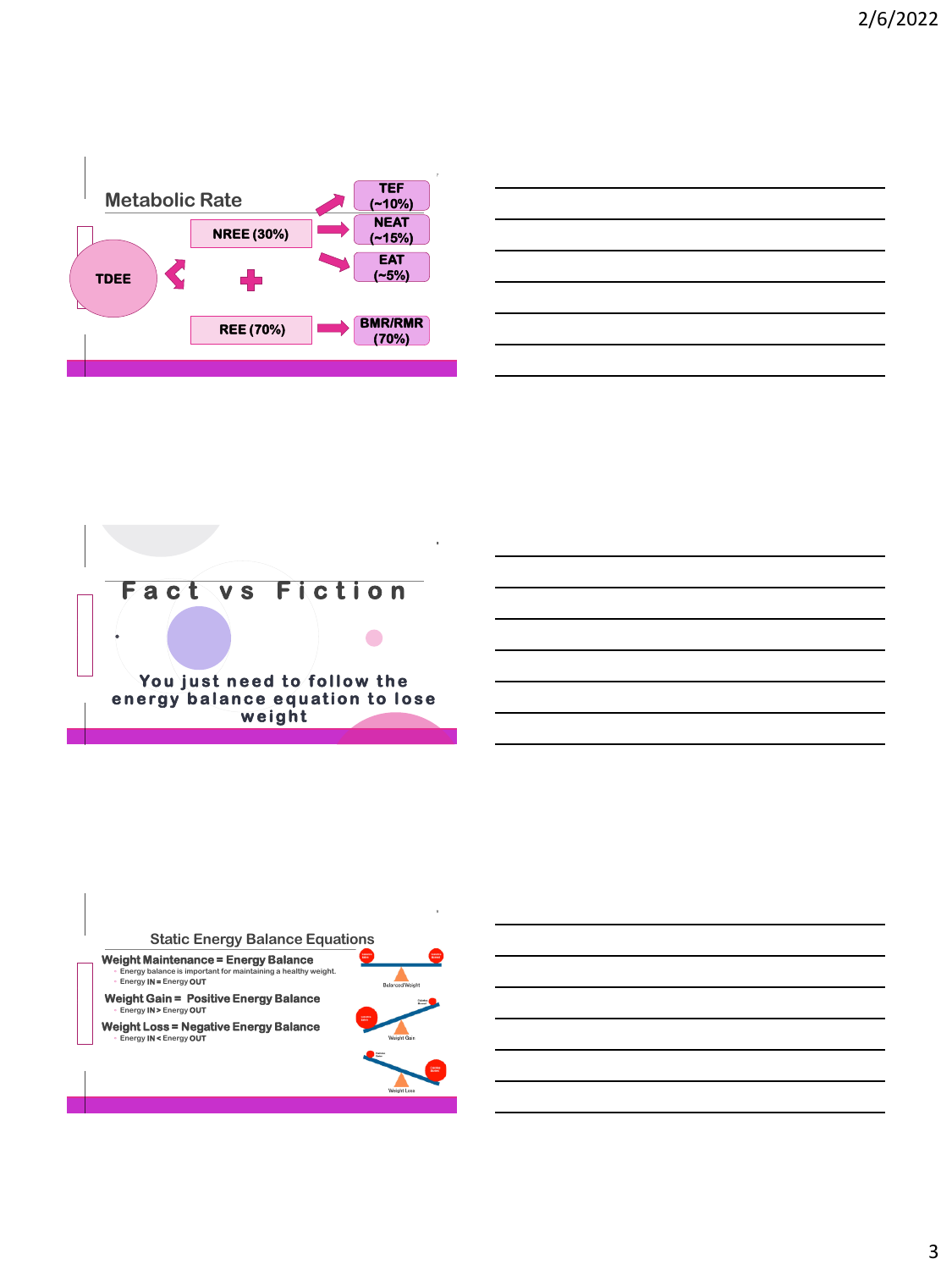# **3,500-kcal Rule**





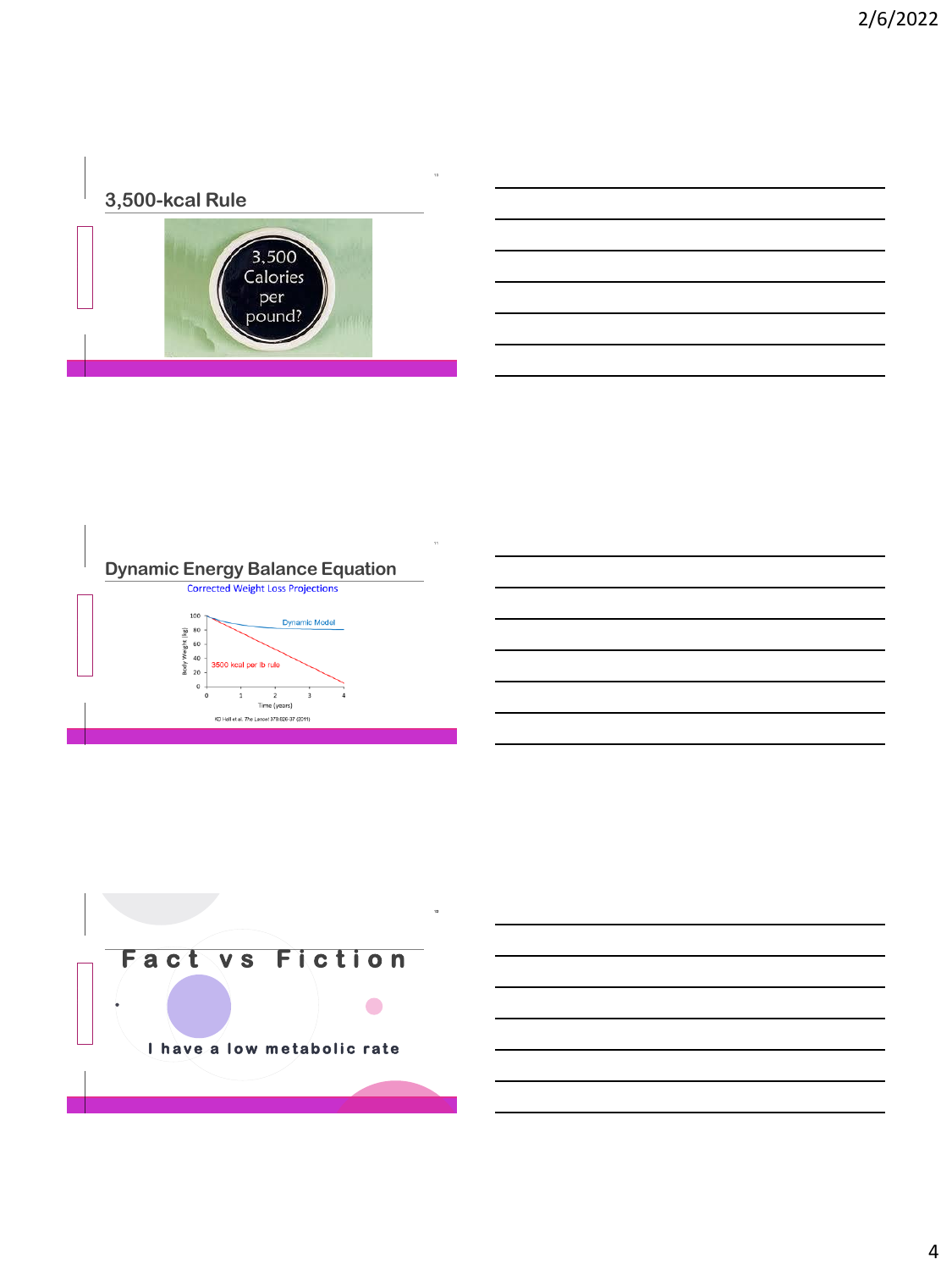







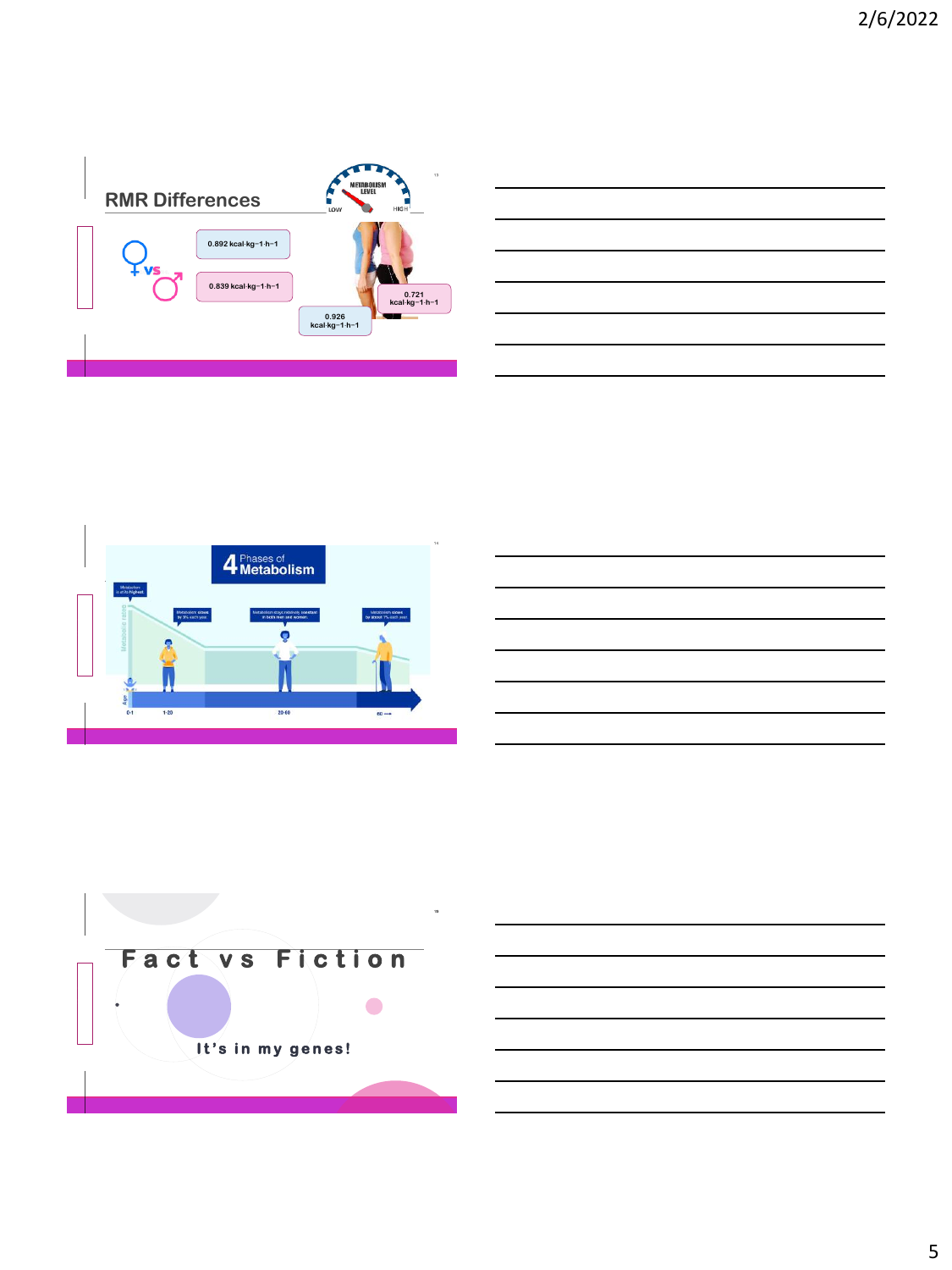

# **Monogenic vs Polygenic**



#### **Categories for Genes**

**T H C O F F E E**

**Regulation of food intake by molecular signaling in the hypothalamus and hindbrain by signals originating in adipose tissue, gut and other organs**

**Regulation of adipocyte differentiation and fat storage**

**Regulation of spontaneous exercise activity**

**Effect on basal and postprandial thermogenesis**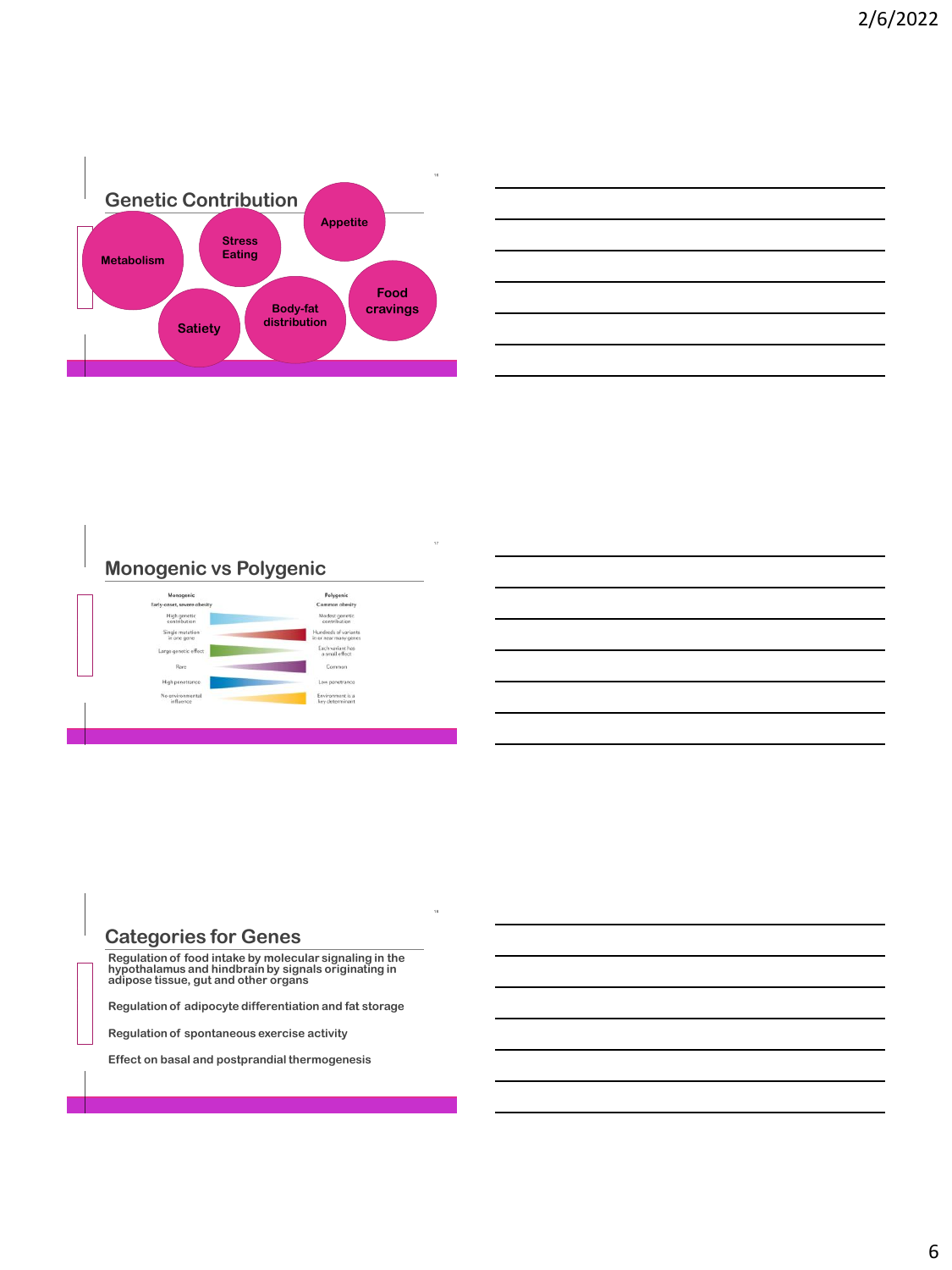

#### **Selected Genes Associated with Obesity**

| Gene symbol       | Gene name                                            | Gene product's role in energy balance                                      |
|-------------------|------------------------------------------------------|----------------------------------------------------------------------------|
| <b>ADIPOQ</b>     | Adipocyte-, C1g-, and collagen domain-<br>containing | Produced by fat cells, adiponectin promotes<br>energy expenditure          |
| <b>FTO</b>        | Fat mass- and obesity-associated gene                | Promotes food intake                                                       |
| <b>IFP</b>        | Leptin                                               | Produced by fat cells                                                      |
| <b>I FPR</b>      | Leptin receptor                                      | When bound by leptin, inhibits appetite                                    |
| INSIG2            | Insulin-induced gene 2                               | Regulation of cholesterol and fatty acid<br>synthesis                      |
| MC4R              | Melanocortin 4 receptor                              | When bound by alpha-melanocyte stimulating<br>hormone, stimulates appetite |
| PCSK <sub>1</sub> | Proprotein convertase subtilisin/kexin type 1        | Regulates insulin biosynthesis                                             |
| PPARG             | Peroxisome proliferator-activated receptor<br>gamma  | Stimulates lipid uptake and development of fat<br>tissue                   |
|                   |                                                      |                                                                            |

#### **Strong Contribution**

**Overweight for much of life.**

**T H C O F F E E**

**One or both of parents or several other blood relatives are significantly overweight.** 

**Can't lose weight even when there is an increase physical activity and stick to a low-calorie diet for many months.**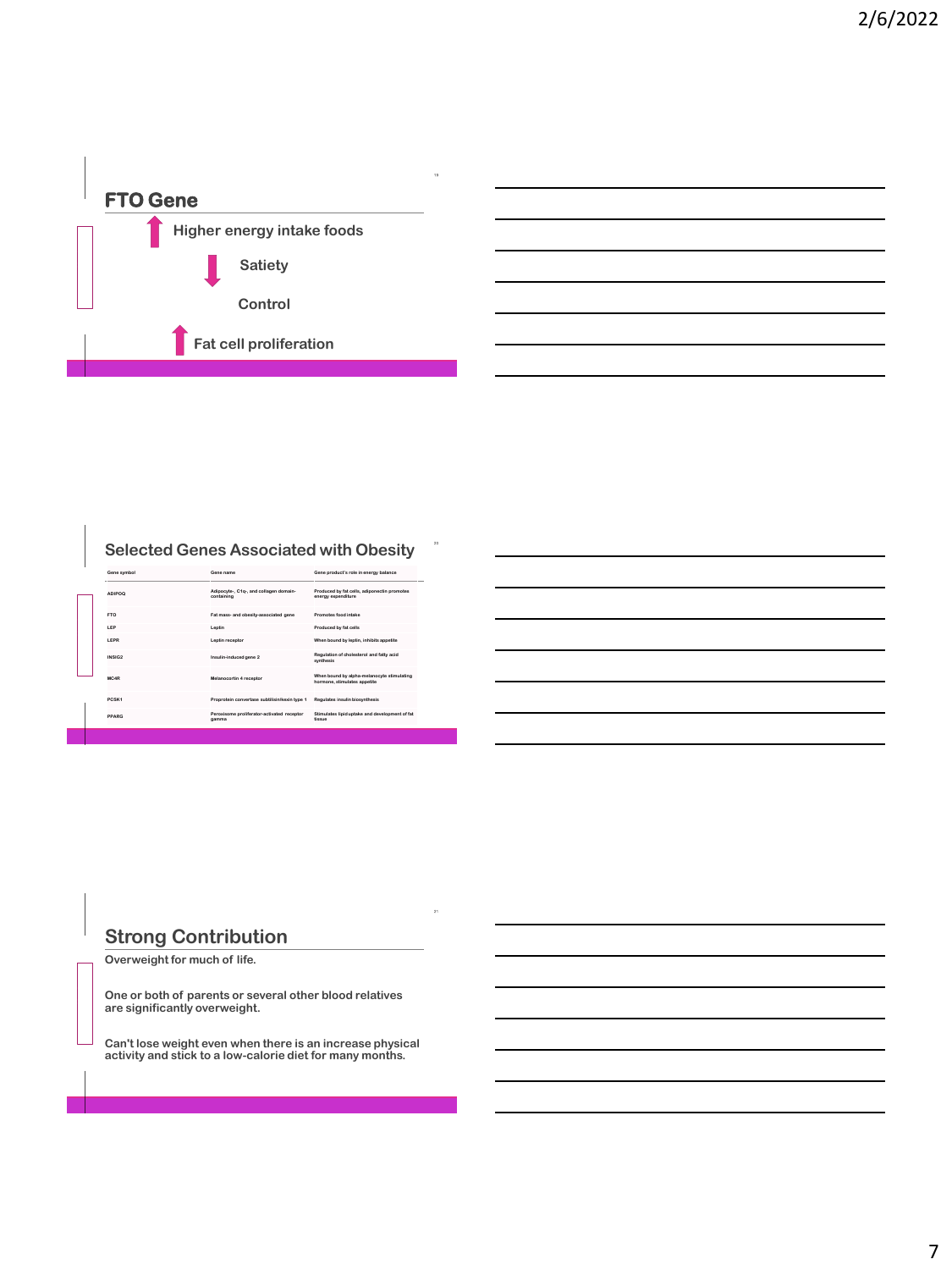## **Low Contribution**

**T H C O F F E E**

**Strongly influenced by the availability of food.**

**Moderately overweight, but can lose weight when a reasonable diet and exercise program is followed.**

**Regain lost weight during the holiday season, after changing eating or exercise habits, or when psychological or social problems are experienced.**



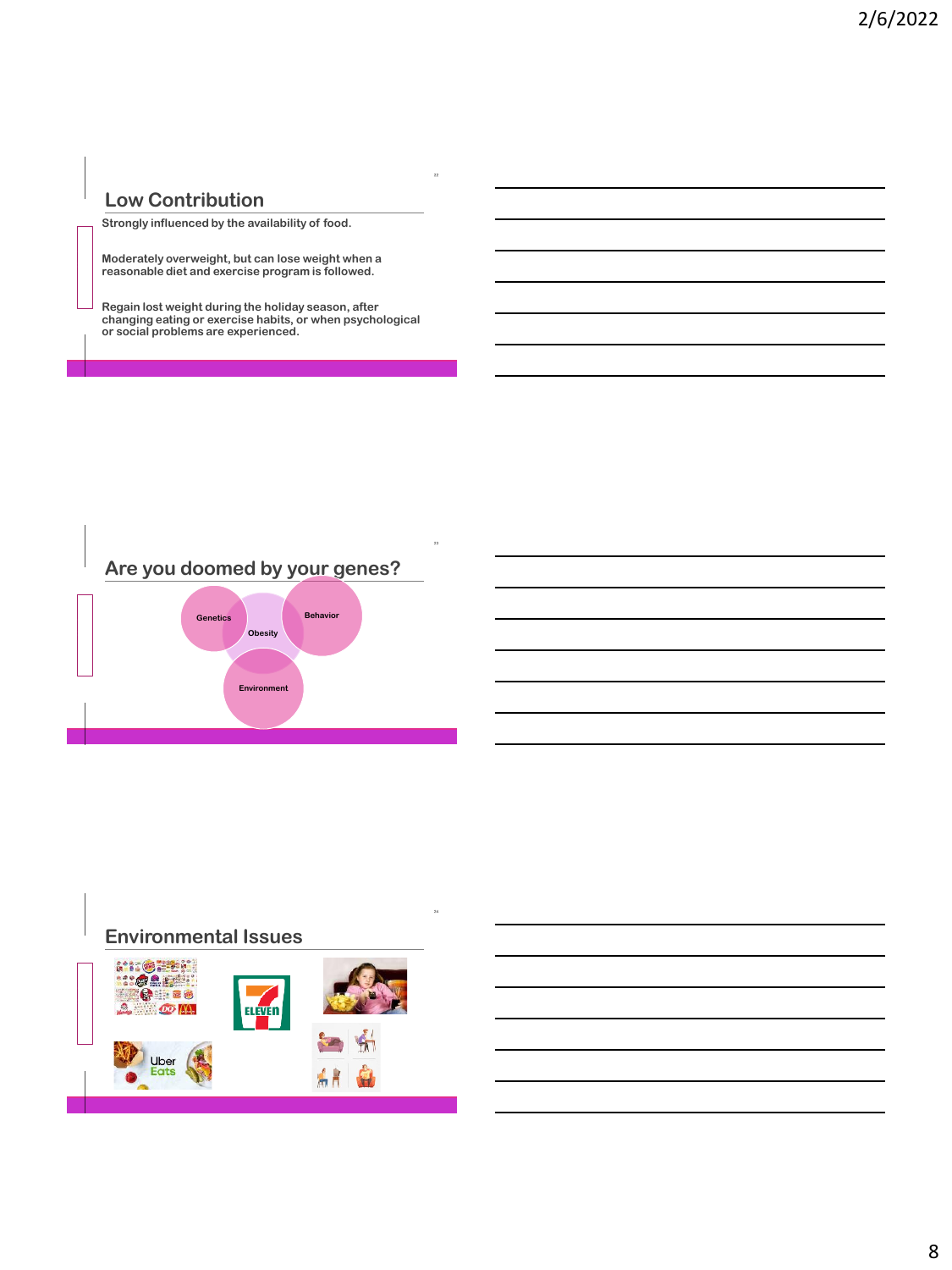2/6/2022



#### **Anabolic Hormones**

**Growth Hormone Insulin Estrogen Testosterone**

**T H C O F F E E**

 $52$ **WEIGHT ORMONES** 52

## **Catabolic Hormones**

**Adrenaline or epinephrine Cortisol**

**Glucagon Cytokines**

**T H C O F F E E**

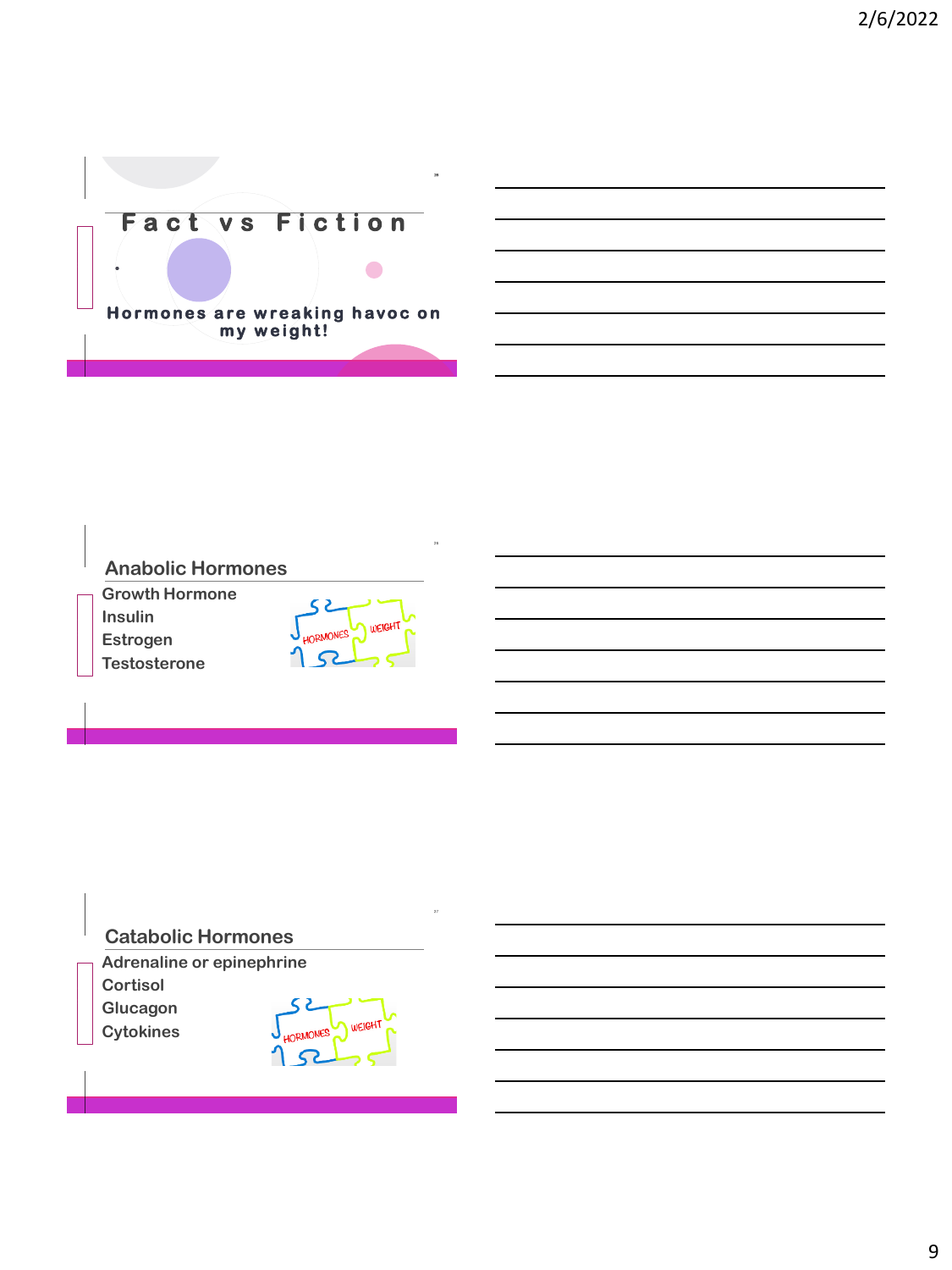# **Growth Hormone**



**T H C O F F E E**





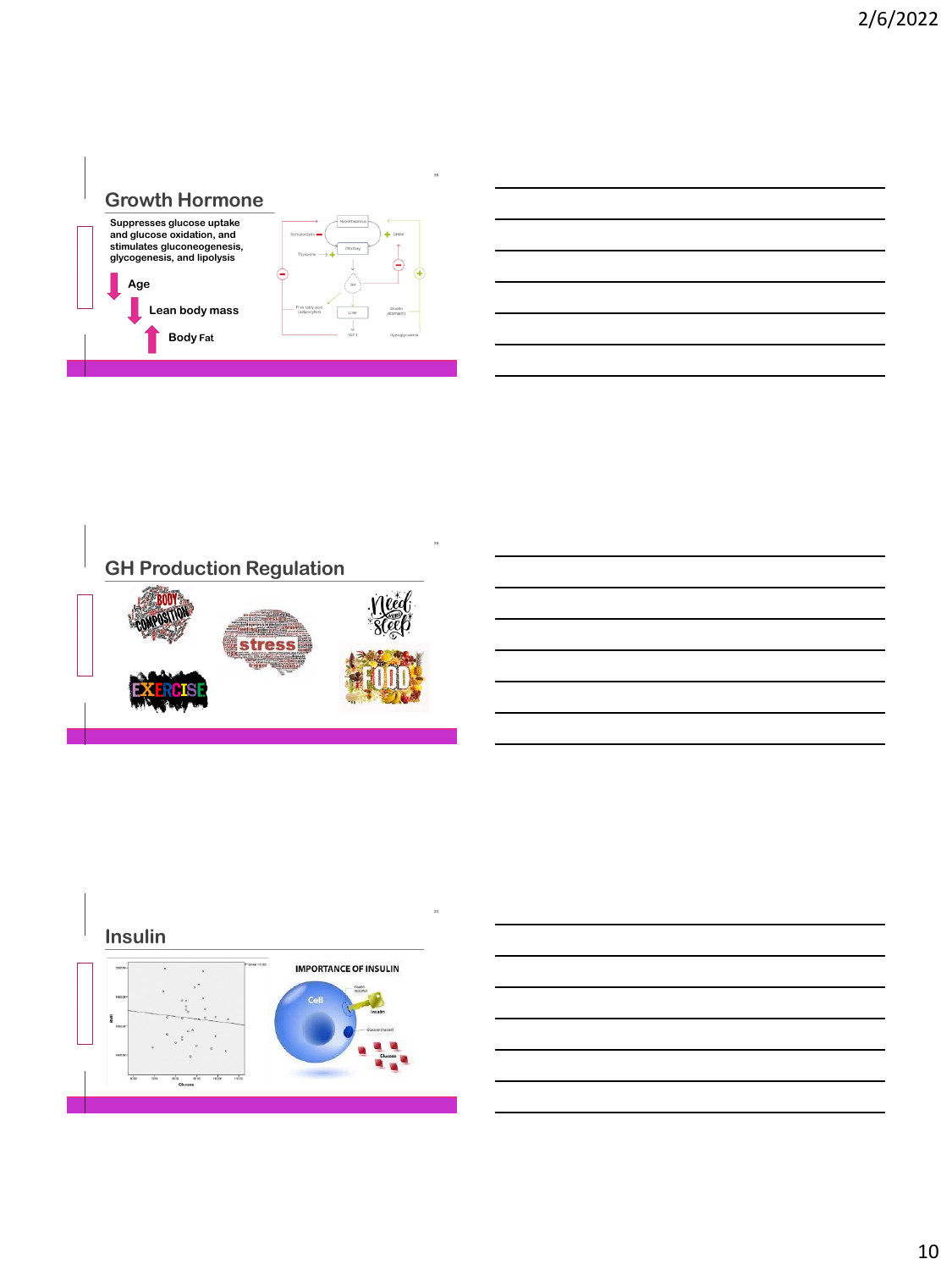

## **Estrogen**

**T H C O F F E E**

**Produced in ovaries, adrenal gland, and adipose tissue**

**May reduce metabolic rate**

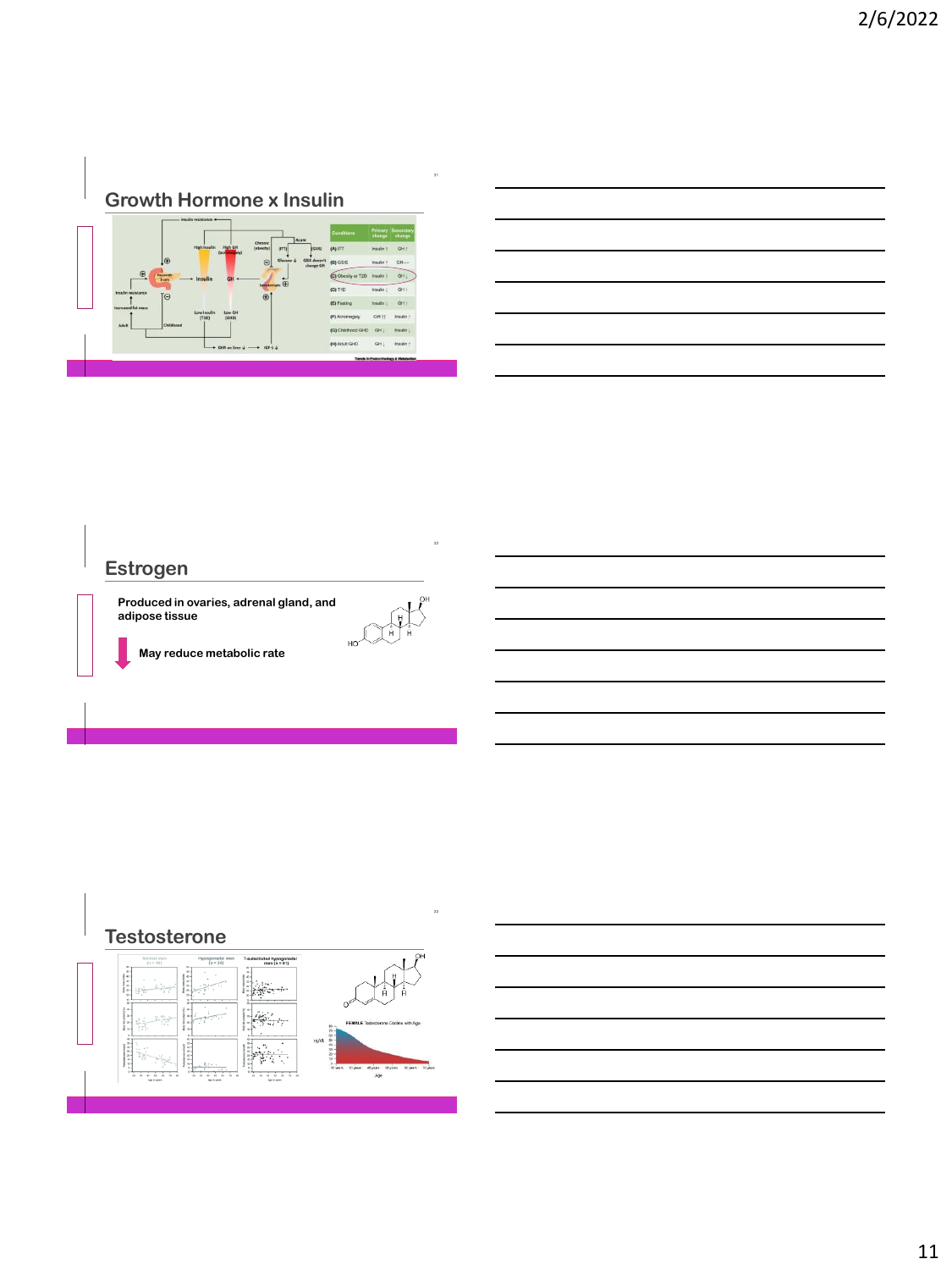





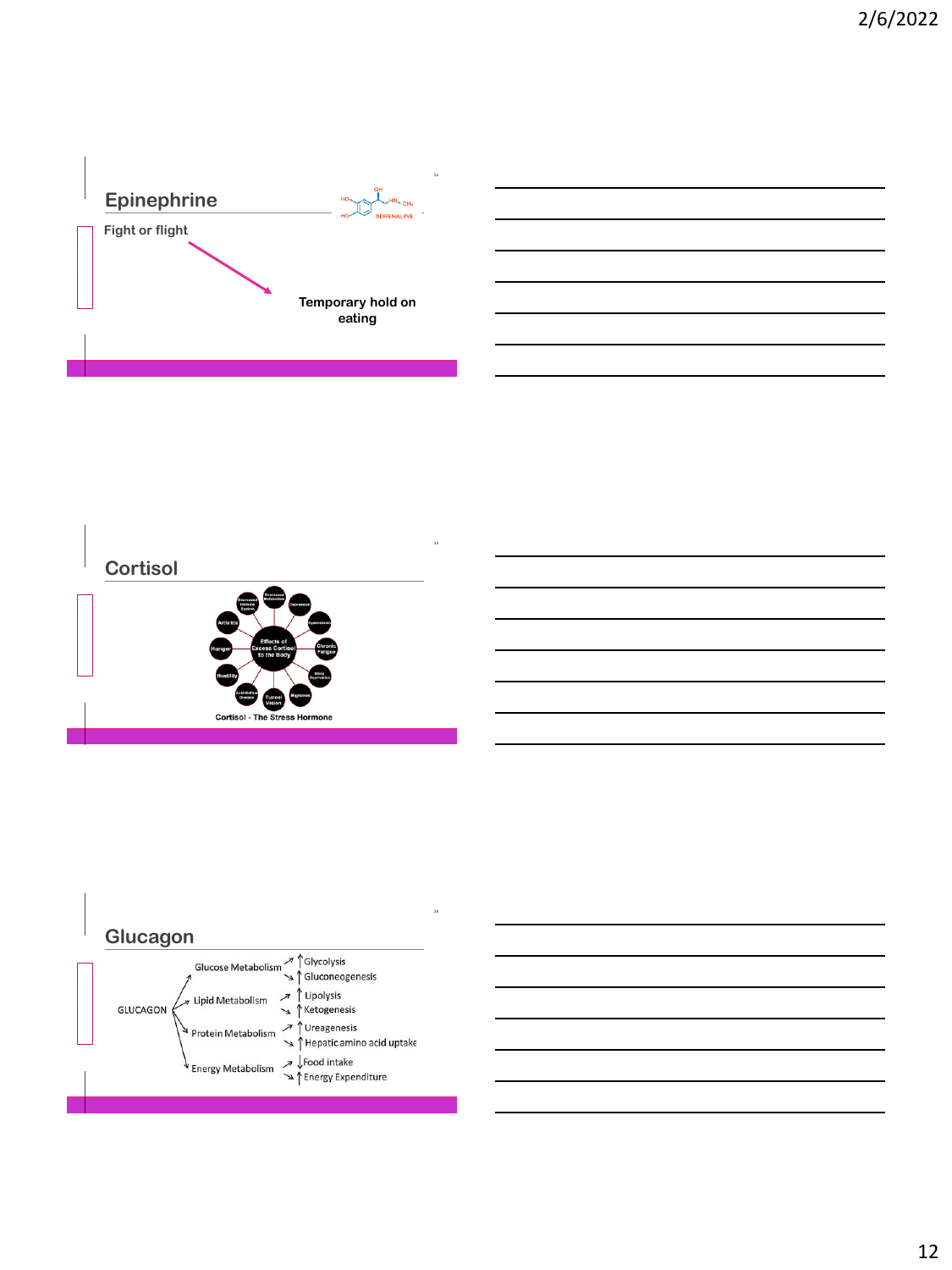## **Cytokines**

| Cytokine | Effects on Metabolism                                                                                                                            |
|----------|--------------------------------------------------------------------------------------------------------------------------------------------------|
| TNF-a    | Induces Insulin resistance: increase<br>glycolysis, adenosine triphosphate (ATP)<br>production, and lactate export; reduce<br>vitamin metaholism |
| $L-2$    | Increases glucose metabolism via Akt-<br>mTOR signaling to promote T cell<br>differentiation                                                     |
| $L-4$    | Up-regulates the expression of glucose<br>transporter 4 (GLUT4); enhance glucose<br>and ligid metabolism                                         |
| $L-6$    | Reduces vitamin metabolism: enhance<br>lipolysis                                                                                                 |
| $IL-10$  | Promotes insulin sensitivity; inhibits<br>aerobic glycolysis and promotes<br>oxidative phosphorvlation.                                          |
| IFNs     | Induce fatty acid oxidation; reduce lipid<br>biosynthesis                                                                                        |
|          |                                                                                                                                                  |